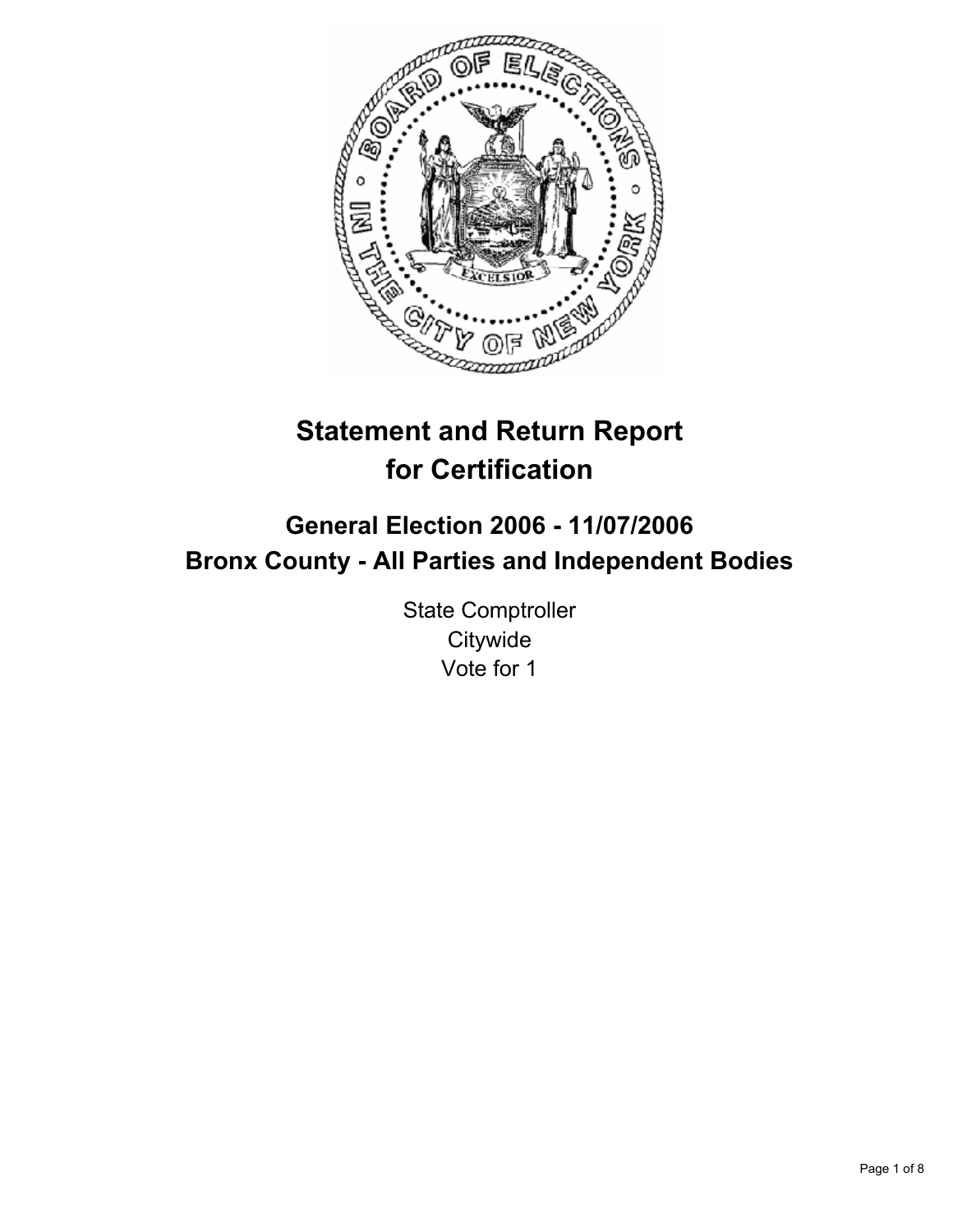

| <b>PUBLIC COUNTER</b>                  | 17,239 |
|----------------------------------------|--------|
| <b>EMERGENCY</b>                       | 0      |
| ABSENTEE/MILITARY                      | 241    |
| <b>AFFIDAVIT</b>                       | 459    |
| <b>Total Ballots</b>                   | 17,971 |
| J CHRISTOPHER CALLAGHAN (REPUBLICAN)   | 1,168  |
| ALAN G HEVESI (DEMOCRATIC)             | 10,995 |
| ALAN G HEVESI (INDEPENDENCE)           | 323    |
| J CHRISTOPHER CALLAGHAN (CONSERVATIVE) | 239    |
| ALAN G HEVESI (WORKING FAMILIES)       | 631    |
| <b>JULIA WILLEBRAND (GREEN)</b>        | 116    |
| JOHN J CAIN (LIBERTARIAN)              | 58     |
| WILLIE COTTON (SOCIALIST WORKERS)      | 120    |
| <b>Total Votes</b>                     | 13,650 |
| Unrecorded                             | 4.321  |

| PUBLIC COUNTER                         | 13,113 |
|----------------------------------------|--------|
| <b>EMERGENCY</b>                       | 0      |
| ABSENTEE/MILITARY                      | 221    |
| <b>AFFIDAVIT</b>                       | 350    |
| <b>Total Ballots</b>                   | 13,720 |
| J CHRISTOPHER CALLAGHAN (REPUBLICAN)   | 455    |
| ALAN G HEVESI (DEMOCRATIC)             | 8,945  |
| ALAN G HEVESI (INDEPENDENCE)           | 187    |
| J CHRISTOPHER CALLAGHAN (CONSERVATIVE) | 135    |
| ALAN G HEVESI (WORKING FAMILIES)       | 432    |
| <b>JULIA WILLEBRAND (GREEN)</b>        | 83     |
| JOHN J CAIN (LIBERTARIAN)              | 40     |
| WILLIE COTTON (SOCIALIST WORKERS)      | 85     |
| <b>Total Votes</b>                     | 10,362 |
| Unrecorded                             | 3,358  |
|                                        |        |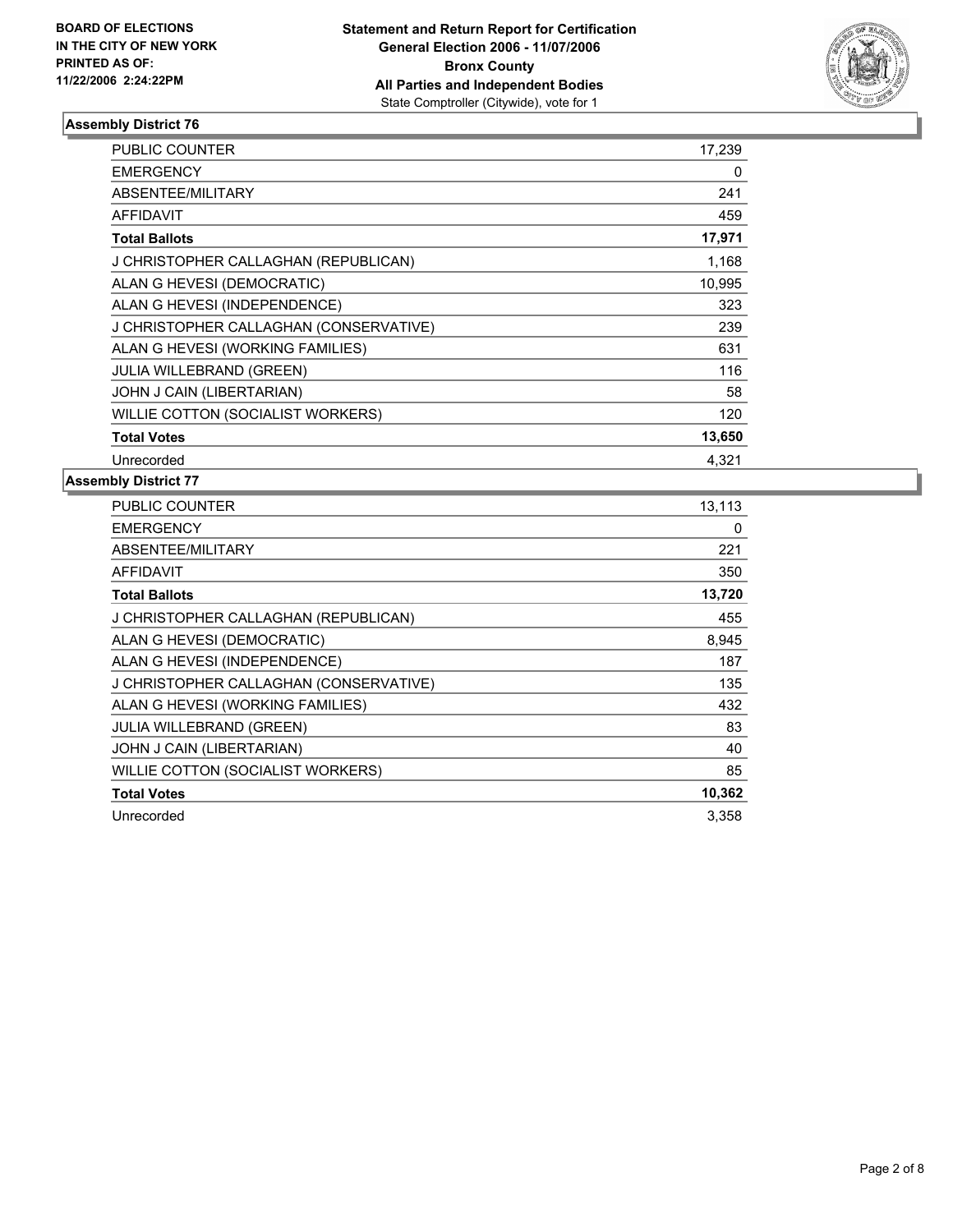

| <b>PUBLIC COUNTER</b>                  | 11,425 |
|----------------------------------------|--------|
| <b>EMERGENCY</b>                       | 17     |
| ABSENTEE/MILITARY                      | 273    |
| <b>AFFIDAVIT</b>                       | 366    |
| <b>Total Ballots</b>                   | 12,146 |
| J CHRISTOPHER CALLAGHAN (REPUBLICAN)   | 925    |
| ALAN G HEVESI (DEMOCRATIC)             | 7,434  |
| ALAN G HEVESI (INDEPENDENCE)           | 185    |
| J CHRISTOPHER CALLAGHAN (CONSERVATIVE) | 165    |
| ALAN G HEVESI (WORKING FAMILIES)       | 365    |
| <b>JULIA WILLEBRAND (GREEN)</b>        | 118    |
| JOHN J CAIN (LIBERTARIAN)              | 66     |
| WILLIE COTTON (SOCIALIST WORKERS)      | 79     |
| JEROME CAMARDA (WRITE-IN)              | 1      |
| JOHN FASO (WRITE-IN)                   |        |
| PATRICK BUCHANAN (WRITE-IN)            |        |
| <b>Total Votes</b>                     | 9,340  |
| Unrecorded                             | 2,806  |

| PUBLIC COUNTER                         | 14,991 |
|----------------------------------------|--------|
| <b>EMERGENCY</b>                       | 9      |
| ABSENTEE/MILITARY                      | 255    |
| <b>AFFIDAVIT</b>                       | 396    |
| <b>Total Ballots</b>                   | 15,678 |
| J CHRISTOPHER CALLAGHAN (REPUBLICAN)   | 532    |
| ALAN G HEVESI (DEMOCRATIC)             | 9,861  |
| ALAN G HEVESI (INDEPENDENCE)           | 210    |
| J CHRISTOPHER CALLAGHAN (CONSERVATIVE) | 151    |
| ALAN G HEVESI (WORKING FAMILIES)       | 440    |
| <b>JULIA WILLEBRAND (GREEN)</b>        | 81     |
| JOHN J CAIN (LIBERTARIAN)              | 45     |
| WILLIE COTTON (SOCIALIST WORKERS)      | 102    |
| JAMES GILMORE (WRITE-IN)               |        |
| JAY-Z(SEANCARTER) (WRITE-IN)           |        |
| <b>Total Votes</b>                     | 11,424 |
| Unrecorded                             | 4,254  |
|                                        |        |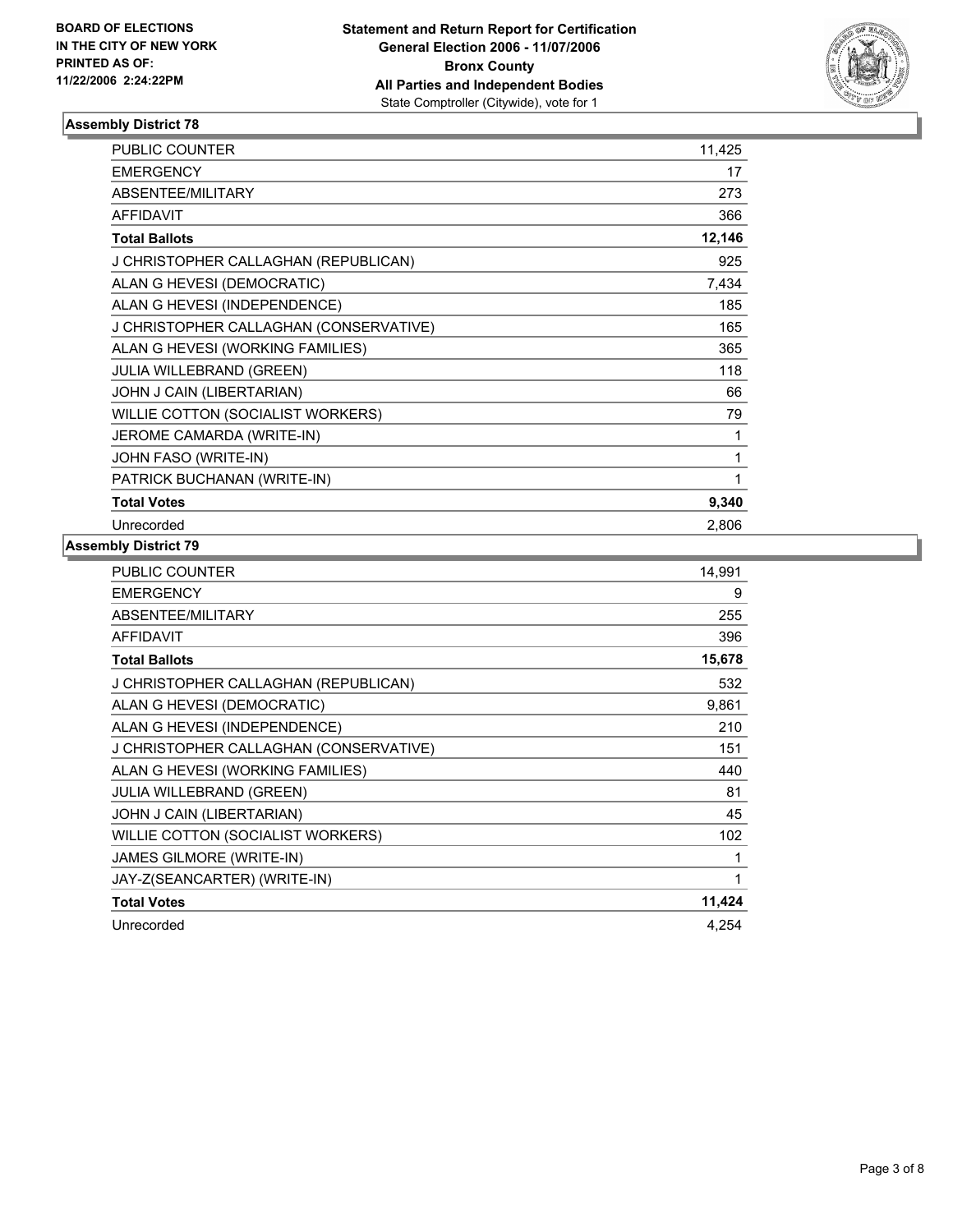

| PUBLIC COUNTER                         | 16,708 |  |
|----------------------------------------|--------|--|
| <b>EMERGENCY</b>                       | 121    |  |
| ABSENTEE/MILITARY                      | 442    |  |
| <b>AFFIDAVIT</b>                       | 408    |  |
| <b>Total Ballots</b>                   | 17,774 |  |
| J CHRISTOPHER CALLAGHAN (REPUBLICAN)   | 2,723  |  |
| ALAN G HEVESI (DEMOCRATIC)             | 9,811  |  |
| ALAN G HEVESI (INDEPENDENCE)           | 317    |  |
| J CHRISTOPHER CALLAGHAN (CONSERVATIVE) | 415    |  |
| ALAN G HEVESI (WORKING FAMILIES)       | 595    |  |
| <b>JULIA WILLEBRAND (GREEN)</b>        | 228    |  |
| JOHN J CAIN (LIBERTARIAN)              | 94     |  |
| WILLIE COTTON (SOCIALIST WORKERS)      | 87     |  |
| SANDRA SERRANO (WRITE-IN)              |        |  |
| <b>Total Votes</b>                     | 14,271 |  |
| Unrecorded                             | 3,503  |  |

| PUBLIC COUNTER                         | 22,272 |
|----------------------------------------|--------|
| <b>EMERGENCY</b>                       | 114    |
| ABSENTEE/MILITARY                      | 818    |
| AFFIDAVIT                              | 510    |
| <b>Total Ballots</b>                   | 23,964 |
| J CHRISTOPHER CALLAGHAN (REPUBLICAN)   | 3,471  |
| ALAN G HEVESI (DEMOCRATIC)             | 13,729 |
| ALAN G HEVESI (INDEPENDENCE)           | 462    |
| J CHRISTOPHER CALLAGHAN (CONSERVATIVE) | 576    |
| ALAN G HEVESI (WORKING FAMILIES)       | 995    |
| <b>JULIA WILLEBRAND (GREEN)</b>        | 626    |
| JOHN J CAIN (LIBERTARIAN)              | 130    |
| WILLIE COTTON (SOCIALIST WORKERS)      | 101    |
| <b>Total Votes</b>                     | 20,090 |
| Unrecorded                             | 3.874  |
|                                        |        |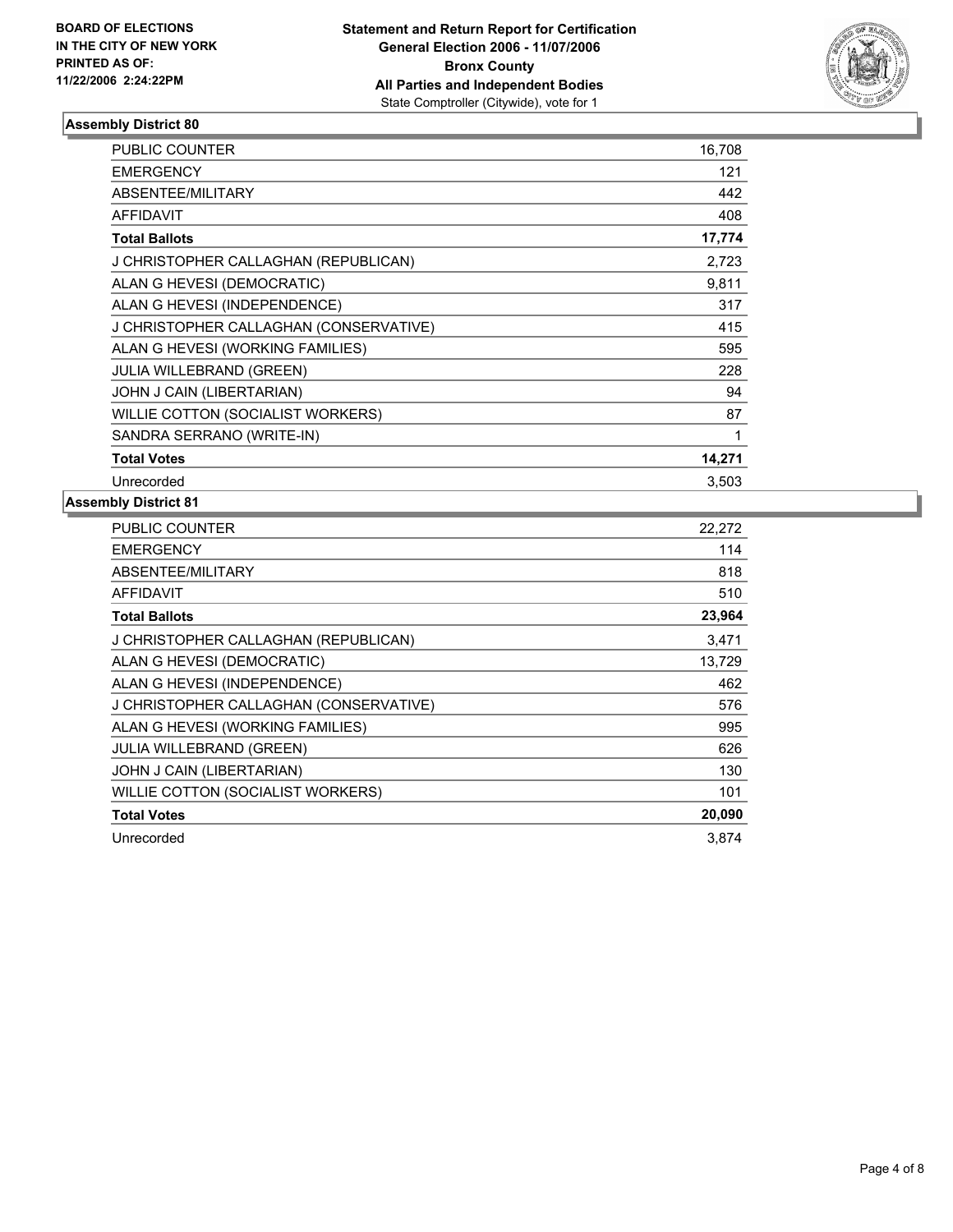

| PUBLIC COUNTER                         | 24,299 |
|----------------------------------------|--------|
| <b>EMERGENCY</b>                       | 27     |
| ABSENTEE/MILITARY                      | 622    |
| <b>AFFIDAVIT</b>                       | 378    |
| <b>Total Ballots</b>                   | 25,396 |
| J CHRISTOPHER CALLAGHAN (REPUBLICAN)   | 3,940  |
| ALAN G HEVESI (DEMOCRATIC)             | 13,988 |
| ALAN G HEVESI (INDEPENDENCE)           | 527    |
| J CHRISTOPHER CALLAGHAN (CONSERVATIVE) | 745    |
| ALAN G HEVESI (WORKING FAMILIES)       | 901    |
| JULIA WILLEBRAND (GREEN)               | 288    |
| JOHN J CAIN (LIBERTARIAN)              | 134    |
| WILLIE COTTON (SOCIALIST WORKERS)      | 117    |
| MARIO MORALES (WRITE-IN)               |        |
| <b>Total Votes</b>                     | 20,641 |
| Unrecorded                             | 4.755  |

| PUBLIC COUNTER                         | 17,871 |
|----------------------------------------|--------|
| <b>EMERGENCY</b>                       | 36     |
| ABSENTEE/MILITARY                      | 366    |
| <b>AFFIDAVIT</b>                       | 485    |
| <b>Total Ballots</b>                   | 18,807 |
| J CHRISTOPHER CALLAGHAN (REPUBLICAN)   | 761    |
| ALAN G HEVESI (DEMOCRATIC)             | 13,382 |
| ALAN G HEVESI (INDEPENDENCE)           | 276    |
| J CHRISTOPHER CALLAGHAN (CONSERVATIVE) | 193    |
| ALAN G HEVESI (WORKING FAMILIES)       | 540    |
| JULIA WILLEBRAND (GREEN)               | 102    |
| JOHN J CAIN (LIBERTARIAN)              | 56     |
| WILLIE COTTON (SOCIALIST WORKERS)      | 71     |
| <b>Total Votes</b>                     | 15,381 |
| Unrecorded                             | 3,426  |
|                                        |        |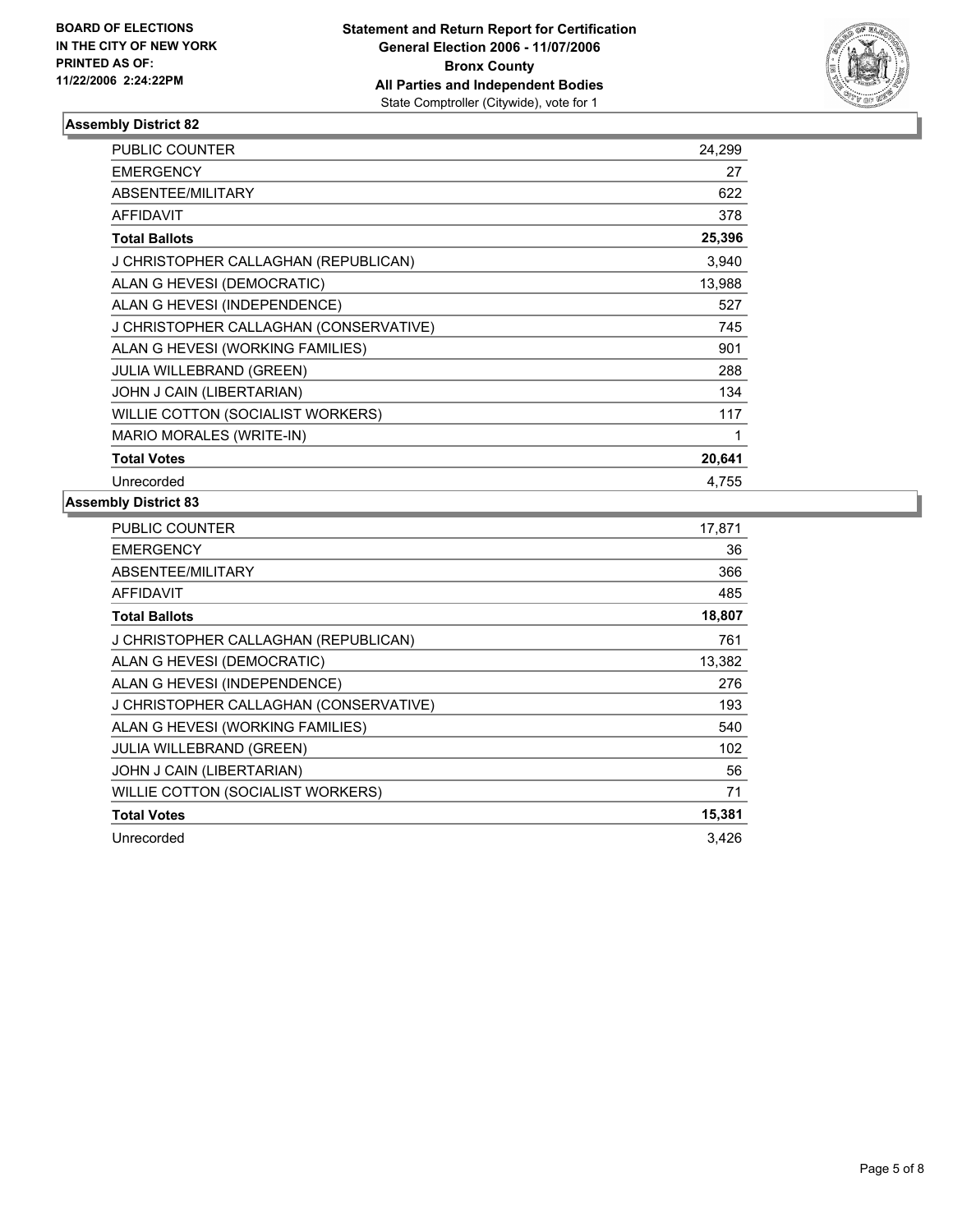

| <b>PUBLIC COUNTER</b>                  | 14,419 |
|----------------------------------------|--------|
| <b>EMERGENCY</b>                       | 16     |
| ABSENTEE/MILITARY                      | 126    |
| <b>AFFIDAVIT</b>                       | 286    |
| <b>Total Ballots</b>                   | 14,863 |
| J CHRISTOPHER CALLAGHAN (REPUBLICAN)   | 537    |
| ALAN G HEVESI (DEMOCRATIC)             | 8,663  |
| ALAN G HEVESI (INDEPENDENCE)           | 165    |
| J CHRISTOPHER CALLAGHAN (CONSERVATIVE) | 159    |
| ALAN G HEVESI (WORKING FAMILIES)       | 468    |
| <b>JULIA WILLEBRAND (GREEN)</b>        | 72     |
| JOHN J CAIN (LIBERTARIAN)              | 43     |
| WILLIE COTTON (SOCIALIST WORKERS)      | 95     |
| <b>Total Votes</b>                     | 10,202 |
| Unrecorded                             | 4.661  |

| PUBLIC COUNTER                         | 13,906 |
|----------------------------------------|--------|
| <b>EMERGENCY</b>                       | 14     |
| ABSENTEE/MILITARY                      | 140    |
| <b>AFFIDAVIT</b>                       | 342    |
| <b>Total Ballots</b>                   | 14,422 |
| J CHRISTOPHER CALLAGHAN (REPUBLICAN)   | 623    |
| ALAN G HEVESI (DEMOCRATIC)             | 8,647  |
| ALAN G HEVESI (INDEPENDENCE)           | 209    |
| J CHRISTOPHER CALLAGHAN (CONSERVATIVE) | 149    |
| ALAN G HEVESI (WORKING FAMILIES)       | 425    |
| JULIA WILLEBRAND (GREEN)               | 91     |
| JOHN J CAIN (LIBERTARIAN)              | 50     |
| WILLIE COTTON (SOCIALIST WORKERS)      | 77     |
| <b>Total Votes</b>                     | 10,271 |
| Unrecorded                             | 4,151  |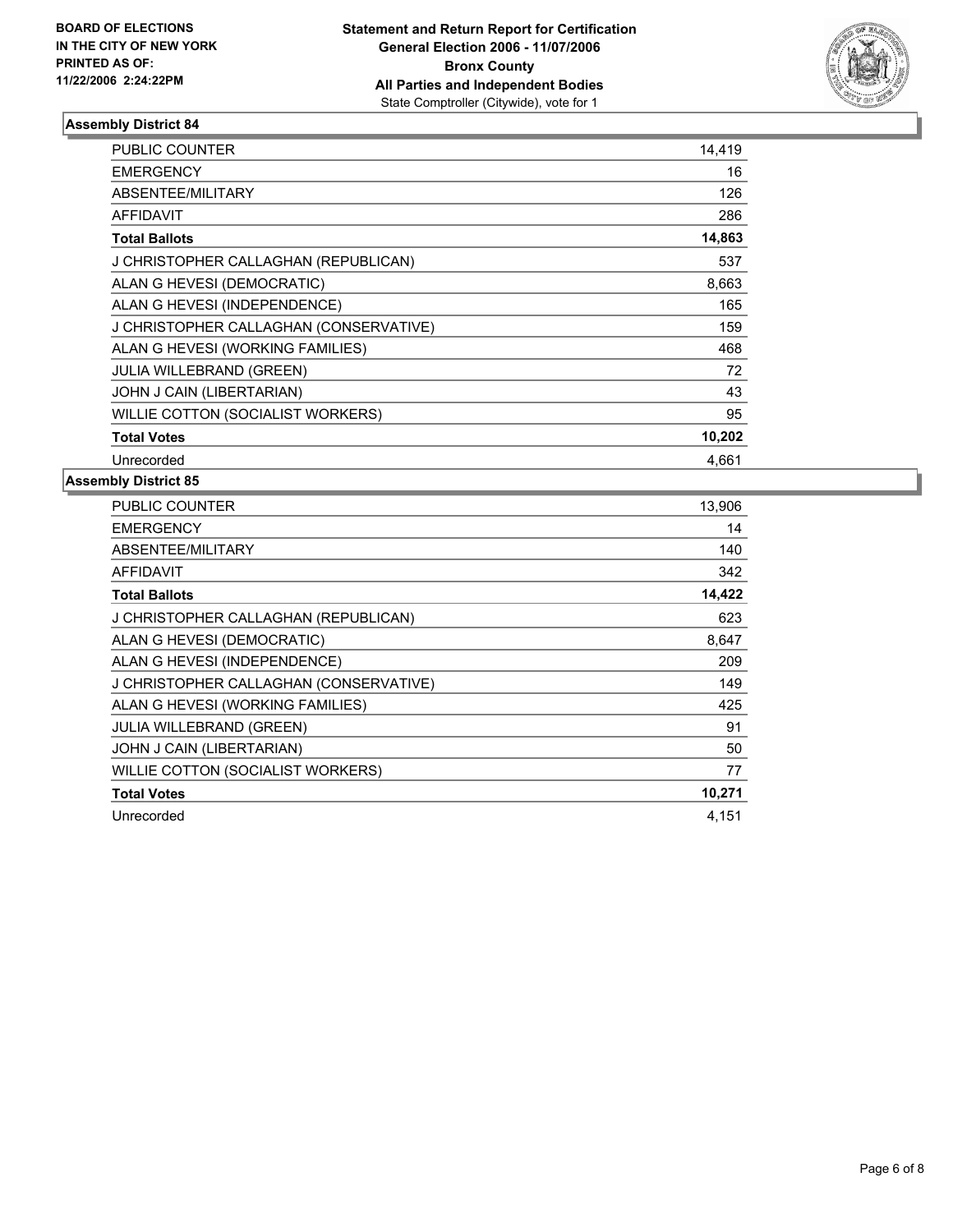

| PUBLIC COUNTER                         | 11,136 |
|----------------------------------------|--------|
| <b>EMERGENCY</b>                       | 2      |
| ABSENTEE/MILITARY                      | 127    |
| <b>AFFIDAVIT</b>                       | 327    |
| <b>Total Ballots</b>                   | 11,642 |
| J CHRISTOPHER CALLAGHAN (REPUBLICAN)   | 449    |
| ALAN G HEVESI (DEMOCRATIC)             | 7,306  |
| ALAN G HEVESI (INDEPENDENCE)           | 148    |
| J CHRISTOPHER CALLAGHAN (CONSERVATIVE) | 130    |
| ALAN G HEVESI (WORKING FAMILIES)       | 296    |
| <b>JULIA WILLEBRAND (GREEN)</b>        | 69     |
| JOHN J CAIN (LIBERTARIAN)              | 35     |
| WILLIE COTTON (SOCIALIST WORKERS)      | 74     |
| <b>Total Votes</b>                     | 8,507  |
| Unrecorded                             | 3.135  |